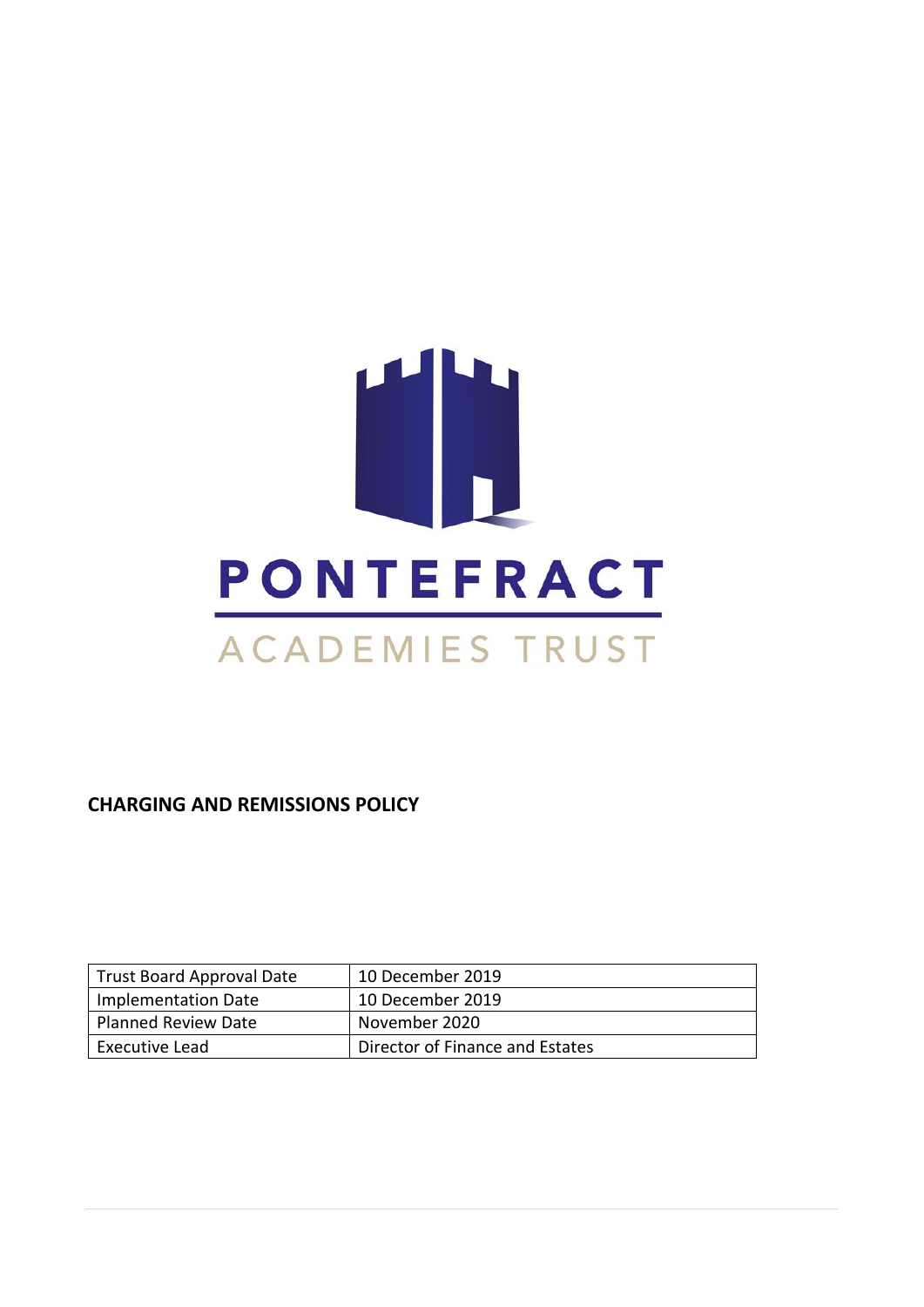

# **1. Statement of Intent**

The Trust is committed to a free and comprehensive education which provides equality of access and opportunity to all pupils and students.

The Charging and Remissions Policy aims to: -

- Inform parents and carers where the school will or will not charge for activities, or alternatively where the school will request a voluntary contribution to support in covering the costs of an activities;
- Clarify how charges will be determined, to assist parent and carers in understanding why requests for payment are required for some activities.

#### **2. Admissions**

There is no charge for admissions.

#### **3. Examinations**

There is no charge for examinations that are part of the curriculum and on the school's set examinations list, where children have been prepared for the examinations by the school. However, if the pupil fails without good reason to meet an examination requirement, the school may recover the fee incurred from that pupil/student's parents. These principles apply equally to re-sits.

There is no charge for examinations that are not on the set list but have been arranged by the school.

There is a charge of the examination entry fee(s) if the registered pupil has not been prepared for the examination(s) at the school **(section 6)**

There is a charge equal to the cost of the service, if the parent/carer have requested that their child's examination is re-marked.

#### **4. School meals/milk**

#### **4.1 School meals**

There is no charge for children who are entitled to free school meals or infant free school meals. Pupils/Students who are not entitled to free school meals will be charged in accordance with the prices decided by the Trust.

Parents are strongly encouraged to make payment through the school's online payment system.

Please note – Refunds will not be given for any payments made, for example if a pupil is then subsequently absent due to illness. Any overpayment will be credited to your child's account. Dinner money balances are retained on the school's online payment system and are available for parents to check through logging onto their online account. Any unused balances will be dealt with in accordance with school procedures.

Outstanding payments will be dealt with in accordance with the Trust Debt recovery procedures.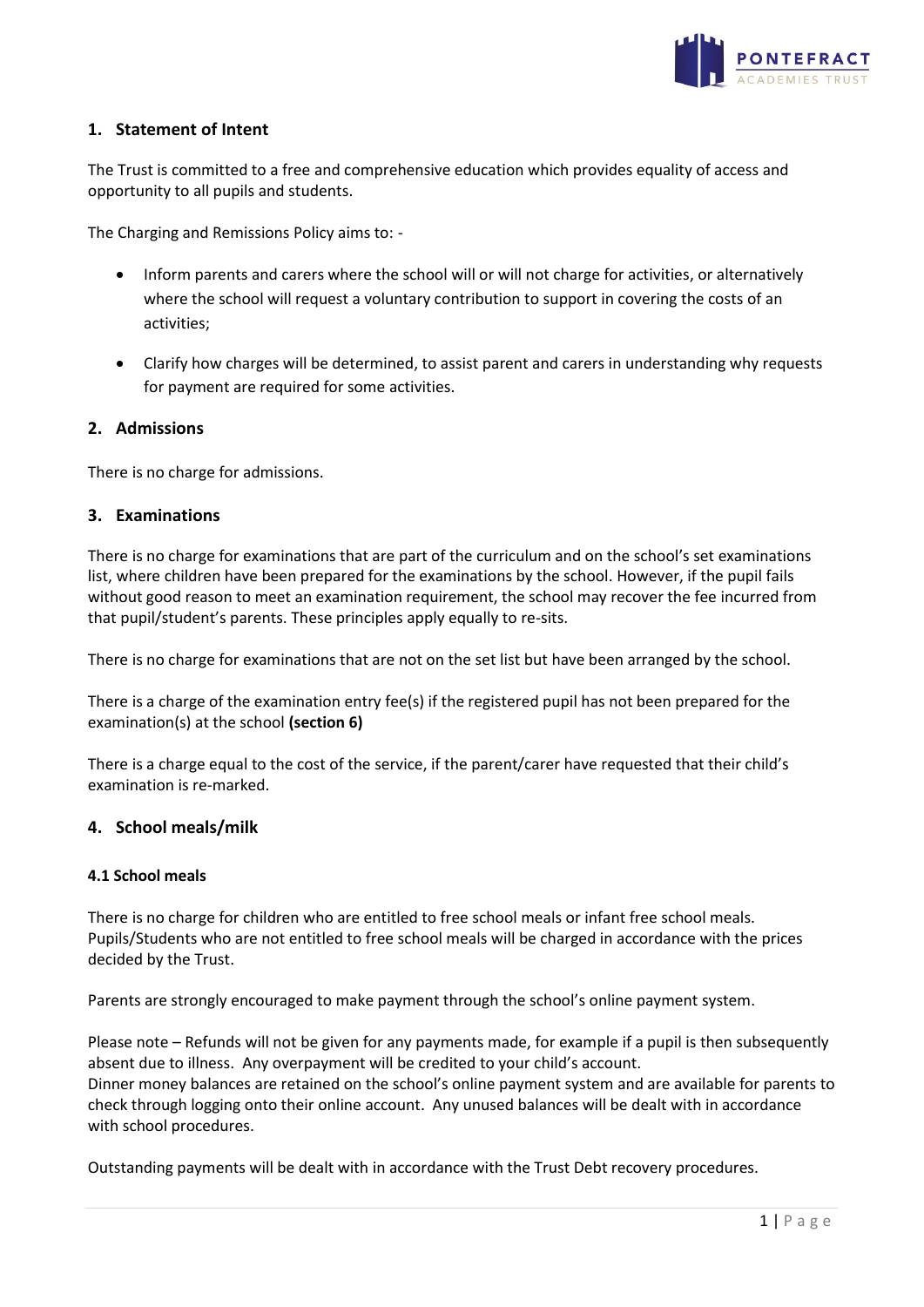

# **4.2 School Milk**

School milk is provided free of charge for children under the age of 5 until the beginning of the term in which the child turns five. Other milk provided is charged per carton.

# **5. Activities that take place during school hours (this does not include the break in the middle of the school day)**

There is no charge for activities during school hours with the exception of music tuition **(section 8)**.

There is no charge for transport during school hours to school-organised activities.

#### **We may charge for:**

- books and materials that the parent wishes the child to keep the cost will be made clear to the parents before charge
- optional extras **(section 6)**
- music or vocal tuition **(section 9).**

# **6. Activities that take place outside of school hours (non-residential)**

There is no charge for activities that take place outside of school hours when they are:

- part of the set curriculum, including sports matches against other schools
- part of the syllabus for a public examination that the pupil is being prepared for by the school
- part of the school's basic curriculum for religious education.

#### **Optional extras**

The school will charge for optional extras. Optional extras are:

- education provided outside of school time that is **not:**
	- a) part of the National Curriculum
	- b) part of a syllabus for a prescribed public examination that the pupil is being prepared for at the school
	- c) part of religious education
- examination entry fee(s) if the registered pupil has not been prepared for the examination(s) at the school
- transport that is not taking the pupil to school or to other premises where the local authority or Trust has arranged for the pupil to be provided with education*.*
- board and lodging for a pupil on a residential visit.
- extended day services offered to pupils (e.g. breakfast clubs, after school clubs etc)

#### **The cost of optional extras**

Each School will decide when it is necessary to charge for optional activities and the level of those charges. The charges, when determined, will be published on the school's website and appended to this policy.

Any charge made in respect of individual pupils will not exceed the actual cost of providing the optional extra activity, divided equally by the number of pupils participating. In no circumstances will there be an element of subsidy required for any pupils wishing to participate in the activity whose parents are unwilling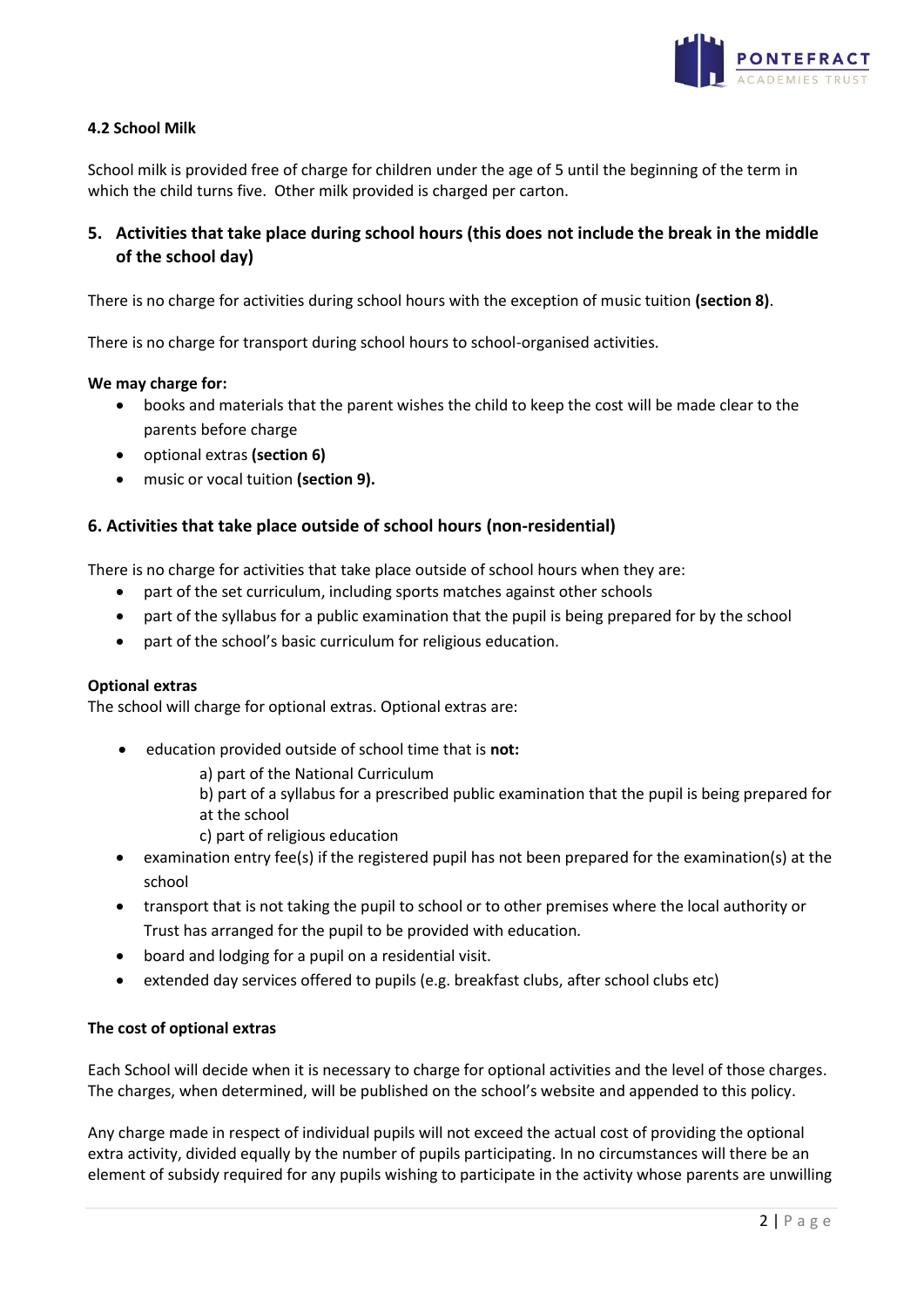

or unable to pay the full charge **(section 13)**.

When calculating the cost of optional extras an amount may be included in relation to:

- any materials, books, instruments or equipment provided in connection with the optional extra
- non-teaching staff
- teaching staff engaged under contracts for services purely to provide an optional extra, including supply teachers engaged specifically to provide the optional extra
- the cost, or a proportion of the costs, for teaching staff employed to provide tuition in playing a musical instrument, where the tuition is an optional extra.
- The cost of buildings and accommodation

Participation in any optional extra activity will be on the basis of parental choice and a willingness to pay the charges. The school will need to have the agreement of parents before organising the provision of an optional extra where charges will be made.

#### **7. Activities that take place** *partly* **during school hours either on or off site**

Where the majority of a non-residential activity takes place during school hours the charging of the activity will be the same as is outlined in **section 5.** Travelling time is included in time spent on activity.

In cases where the majority of a non-residential activity takes place outside of school hours the charge cannot include the cost of alternative provision for those pupils who do not wish to participate. So no charge can be made for supply teachers to cover for those teachers who are absent from school accompanying pupils on a visit.

In this case the charging of the activity will be the same as is outlined in **section 6.**

#### **8. Residential activities**

#### **Trust Schools will not charge for:**

- education provided on any visit that takes place during school hours
- education provided on any visit that takes place outside school hours if it is part of the National Curriculum, or part of a syllabus for a prescribed public examination that the pupil is being prepared for at the school, or part of religious education
- supply teachers to cover for those teachers who are absent from school accompanying pupils on a residential visit
- travel costs where the residential activity is classed as being within school hours
- residential activities that take place during school hours.

#### **Trust Schools will charge for:**

#### **Board and lodging**

When any visit has been organised by the school where there may be a cost for board and lodging, parents will be informed of this before the visit takes place. The school will charge anything up to the full cost of board and lodging on residential visits, whether it is classified as taking place during school hours or not. The charge will not exceed the actual cost. **Parents who can prove they are in receipt of certain benefits may be exempt from paying this cost** (see **section 12** for more guidance on remissions).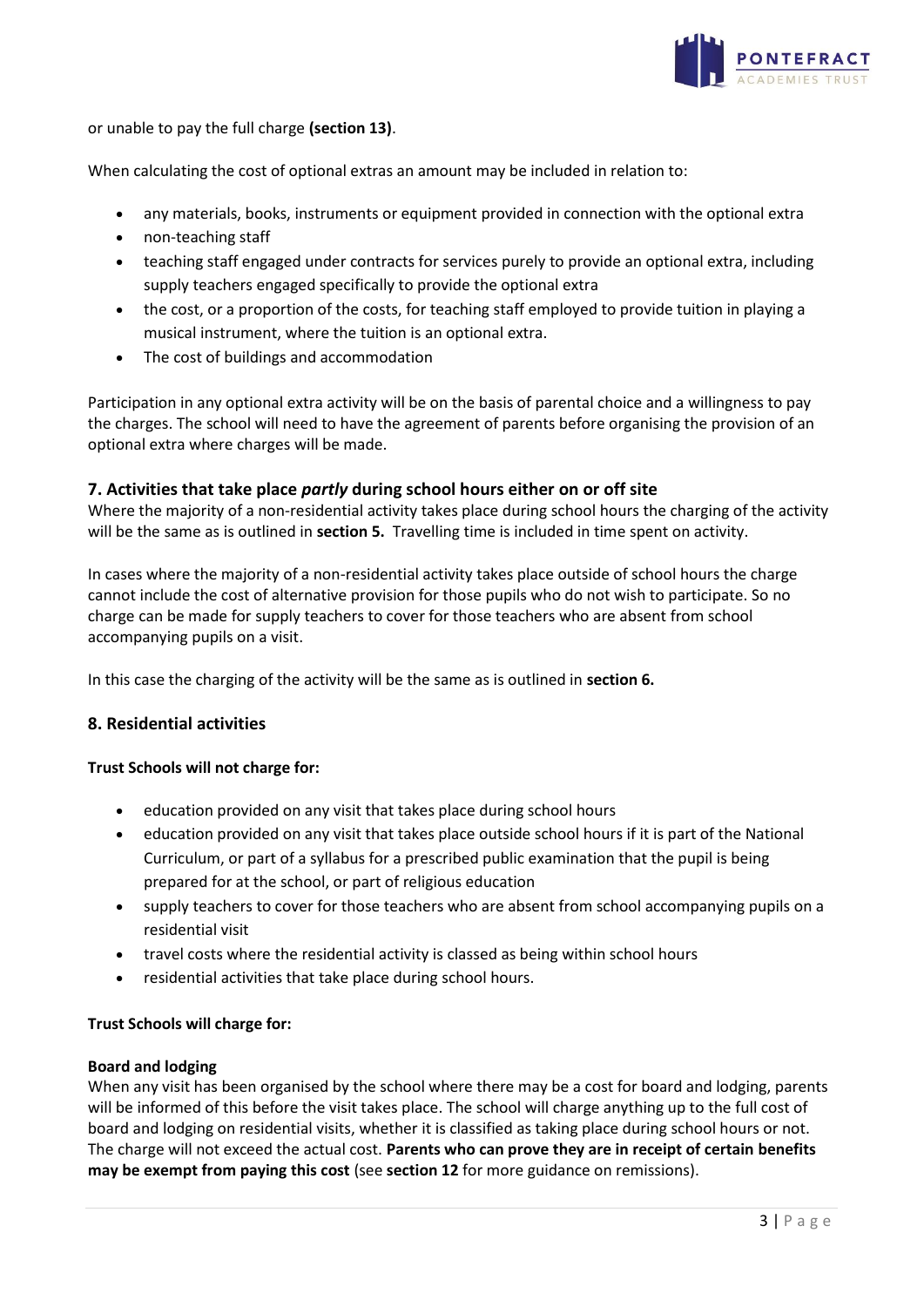

# **Travel**

Travel charges may apply when the residential activity takes place outside of school hours. The amount charged will be calculated to cover the unit cost per pupil. These charges may not apply to those pupils entitled to remissions, but no other pupils will be charged extra to cover those costs.

### **Activities**

The school may charge for residential activities that fall **outside** of school hours **(see section 6)**.

# **9. Music tuition within school hours**

The Trust schools will follow government legislation that states that all education provided during school hours must be free; however, music lessons are an exception to this rule.

**Charges will be made if** the teaching is **not** an essential part of either the National Curriculum or a public examination syllabus being followed by the pupil(s), or the first access to the Key Stage 2 Instrumental and Vocal Tuition Programme (Wider Opportunities).

The school may charge for teaching requested by parents and delivered by specialist tutors given to either an individual pupil or groups of any appropriate size (provided that the size of the group is based on sound pedagogical principles) to play a musical instrument or to sing. The cost of these lessons may depend on the size and duration of the class as well as the type of instrument.

**The school will not charge if** the music tuition is part of the National Curriculum or public examination syllabus being followed by the student. This includes instruments, music books and exam fees.

The Trust schools are all dedicated to ensuring equal opportunities for all pupils and students including access to specialised music tuition, therefore charges made for music tuition within school hours will be remitted for pupils on free school meals.

There is no charge for vocal or instrumental tuition for children in care. This includes instruments, music books and exam fees.

# **10. Extended services**

The Trust schools are dedicated to providing a well-rounded and extensive education for our pupils which includes a wide range of extra-curricular activities (extended services). Extended services enable our school to provide:

- high-quality learning opportunities either side of the school day
- ways of intervening early when children are at risk of poor outcomes, e.g. by providing access to study support, parenting support or to more specialist services (such as health, social care or special educational needs services)
- ways of increasing pupil engagement
- ways of improving outcomes and narrowing gaps in outcomes between different groups of pupils.

The total charge for any extended services will not exceed the cost of providing the activity and no parent will be asked to subsidise others.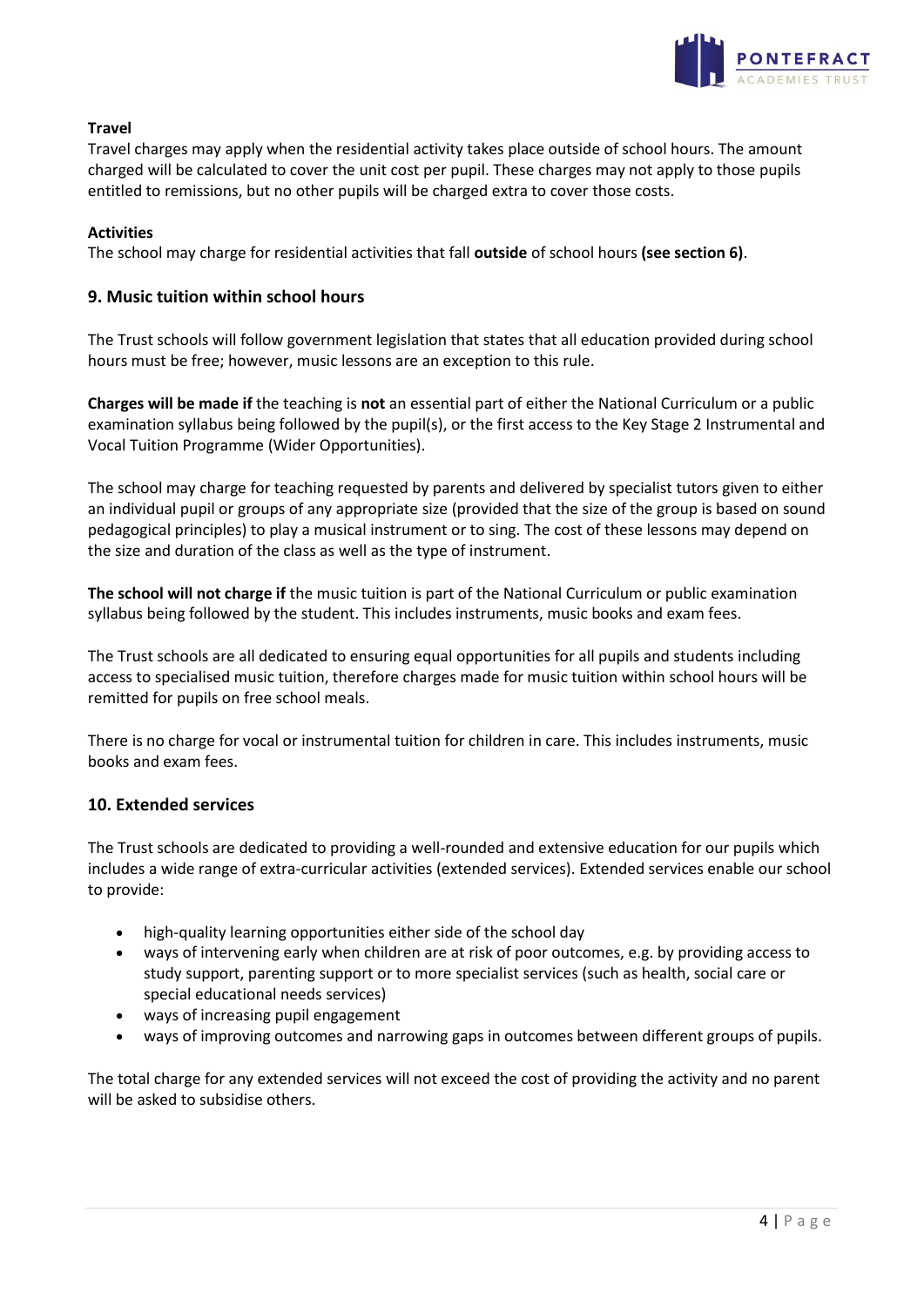

# **11. Refunds**

Request for refunds for trips will be considered on an individual basis and may be rejected if the school is unable to recoup the costs incurred.

In all cases of withdrawal, either voluntarily or otherwise, applications should be made in writing to the Head of School. If approved, refunds will be processed via the original method of payment.

The school reserves the right not to refund costs where a pupil is withdrawn from an activity by the school because of a pupil's breach of the school's behaviour policy.

# **12. Damage to property and breakages**

Where school property has been wilfully damaged by a pupil/student or parent the school may charge those responsible for some or all of the cost of repair or replacement.

Where property belonging to a third party has been damaged by a pupil, and the school has been charged, the school may charge some or all of the cost to those responsible.

Whether or not these charges will be made will be decided by the Head of School and dependent on the situation.

# **13. Remissions and concessions**

The school will give consideration to the remission of charges to parents or carers who receive the following support payments:

- Income Support
- Income based Job-seekers Allowance
- Income related employment and support allowance
- Child Tax Credit ((where the person is not receiving Working Tax Credit as well) and have an annual gross income of no more than £16,190))
- Support under part VI of the Immigration and Asylum Act 1999
- Guaranteed Element of State Pension Credit
- Income related employment and support allowance
- Universal Credit

Children of families who receive these payments are also entitled to free school meals.

Parents who are eligible for the remission of charges will be dealt with confidentially.

The school may choose to subsidise part or all of the payment of some charges for certain activities and pupils.

# **14. Voluntary contributions**

The Trust schools may ask for voluntary contributions to the school for general funds and/or to fund activities or trips that will enrich our pupils' education.